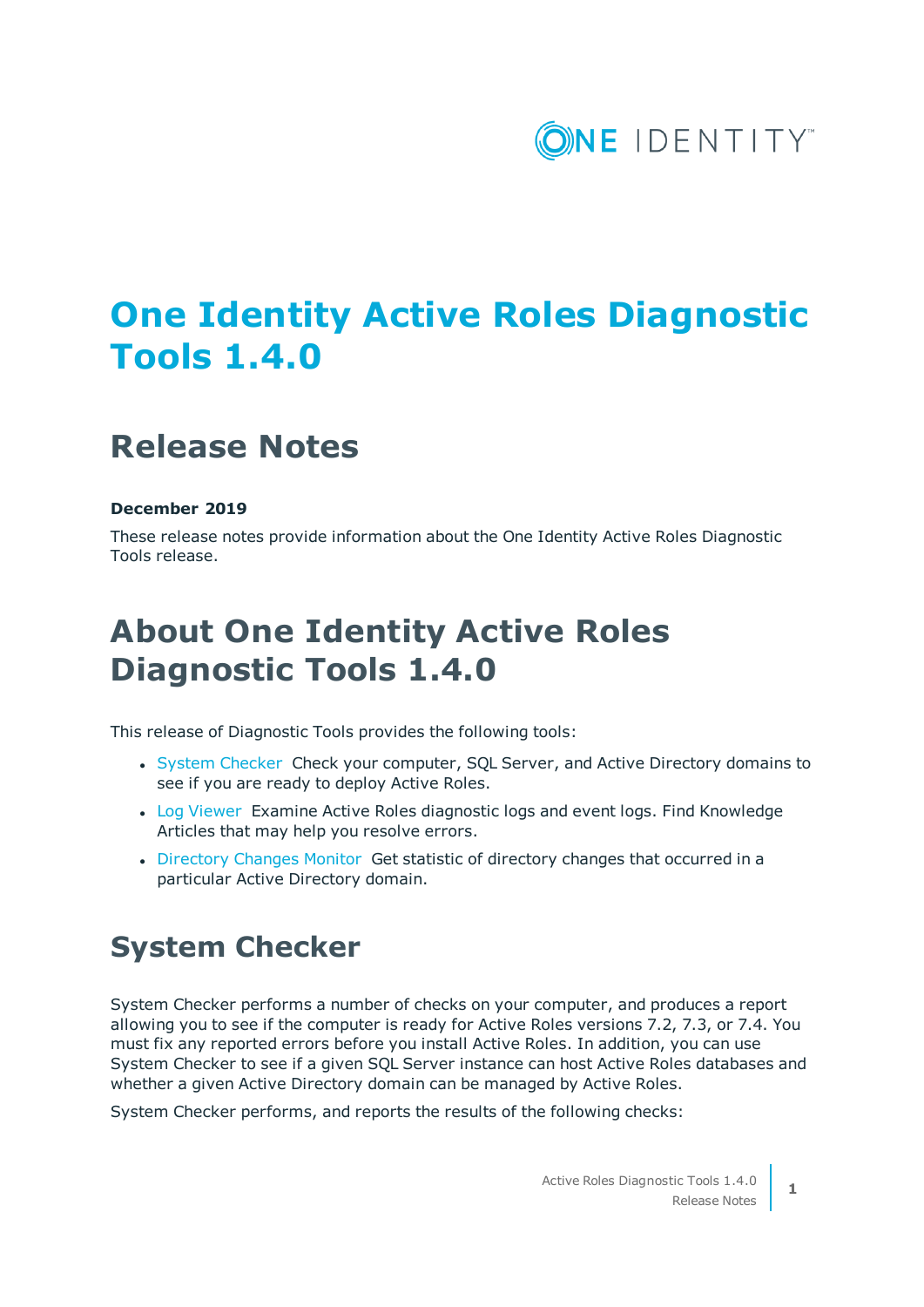- System readiness checks that verify:
	- The hardware prerequisites, including the amount of installed physical memory (RAM), the processor speed and architecture (x86 or x64)
	- The version and edition of the Windows operating system that the computer runs
- Whether Active Roles software prerequisites are installed, including:
	- Microsoft .NET Framework 4.7.2
	- Windows Management Framework 5.1
	- Microsoft Visual C++ 2017 Redistributable
	- Microsoft OLE DB Driver for SQL Server
	- Web Server (IIS)
	- Windows PowerShell Execution Policy
	- Azure Active Directory Module for Windows PowerShell
	- Windows PowerShell Module for Lync/Skype for Business
	- SharePoint Online Management Shell
- Whether the PowerShell execution policy allows running PowerShell scripts on the computer

Which system readiness checks are performed depends upon the operating system the computer runs and upon the Active Roles components you are going to install. System Checker allows you to select the desired components, and then performs only the checks that apply to the components you selected. For example, the check for the Web Server (IIS) server role is performed only if you have selected the Web Interface component.

- SQL Server checks where you specify the SQL Server instance to check, along with the connection authentication method and credentials, and get a report showing:
	- Whether the specified SQL Server instance can be contacted on the network with the specified connection credentials
	- Response time, which indicates how fast the SQL Server instance is
	- Whether the version and edition of the SQL Server instance meet the minimum requirements for the Active Roles database server and replication
	- Whether the server collation of the SQL Server instance meets the requirements for the Active Roles database server
	- Whether the specified connection credentials have sufficient rights to create an Active Roles database.
- Active Directory checks where you specify the Active Directory domain or the domain controller to check, along with domain connection credentials, and get a report showing:
	- Whether the specified domain or domain controller can be contacted on the network with the specified connection credentials
	- Response time, which indicates how fast the domain controller is

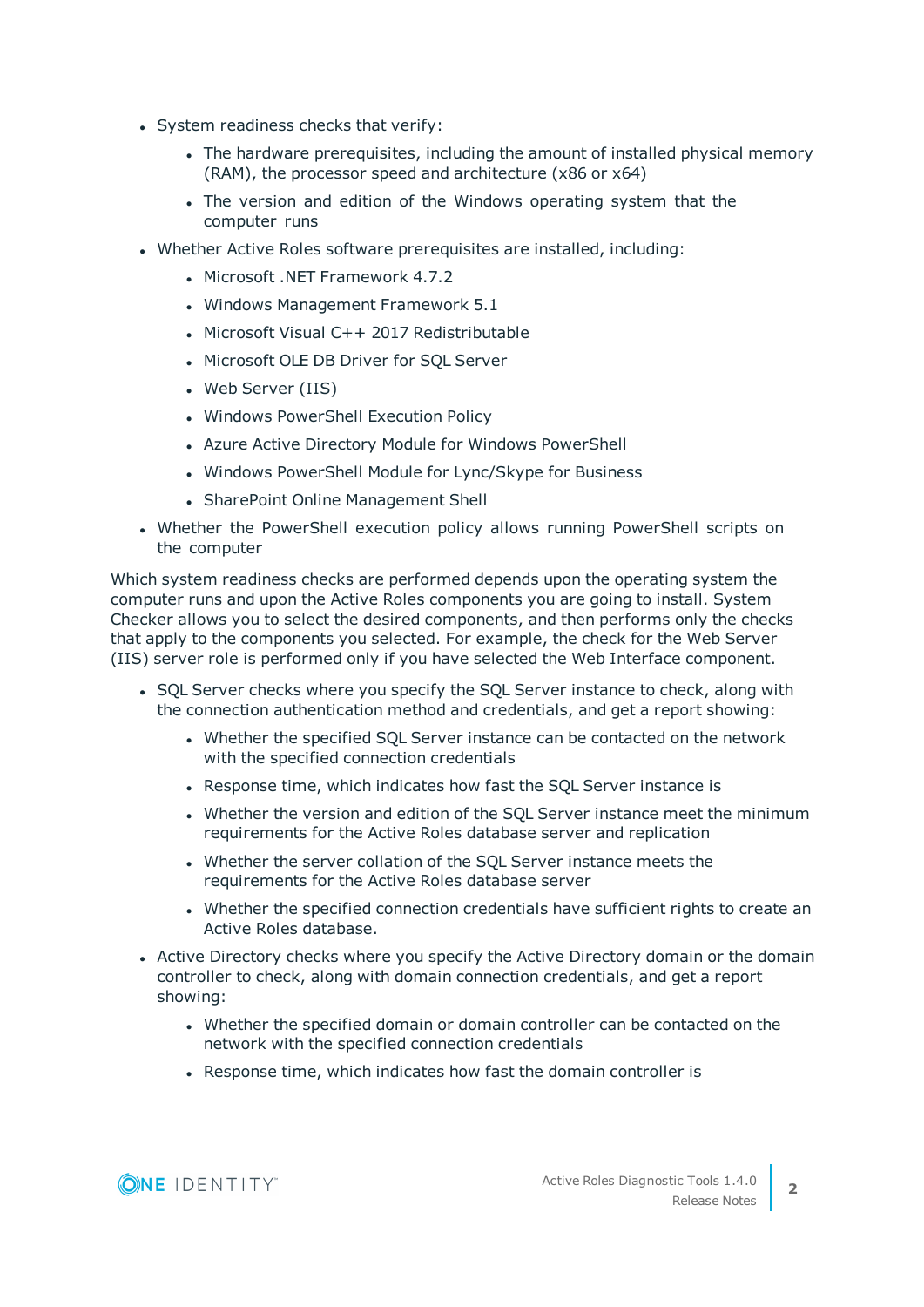- Whether the specified connection credentials have sufficient rights to publish the Active Roles Administration Service in the specified domain
- Whether the specified connection credentials provide sufficient rights for the Active Roles Administration Service to perform Exchange recipient management tasks in the specified domain

## <span id="page-2-0"></span>**Log Viewer**

Log Viewer enables you to browse and analyze diagnostic log files created by the Active Roles Administration Service as well as event log files created by saving the Active Roles event log in Event Viewer on the computer running the Administration Service. This tool can help you drill down through the sequence or hierarchy of requests processed by the Administration Service, identify error conditions that the Administration Service encountered during request processing, and find Knowledge Articles that apply to a given error condition.

With Log Viewer, you can open an Active Roles diagnostic log file (ds.log) or saved event log file (.evtx) and view a list of:

- Errors encountered by the Administration Service and recorded in the log file
- Requests processed by the Administration Service and traced in the log file
- All trace records found in the diagnostic log file
- All events found in the event log file

When you select an error in the list, you can choose a command to look for solution in Knowledge Base. The command performs a search in One Identity Software Knowledge Base to list the Knowledge Articles that can provide helpful information on how to troubleshoot the error you selected.

Log Viewer also enables you to:

- Search the list for a particular text string, such as an error message
- Filter the list by various conditions, to narrow the set of list items to those you are interested in
- View detailed information about each list item, such as error details, request details or stack trace

### <span id="page-2-1"></span>**Directory Changes Monitor**

Directory Changes Monitor is a command-line tool that enables you to create a log of changes that occur in a particular Active Directory domain within a given time frame. The statistic of changes may be helpful in diagnosing error conditions that are due to a large number of search results Active Roles receives from the DirSync control when polling for changes in Active Directory.

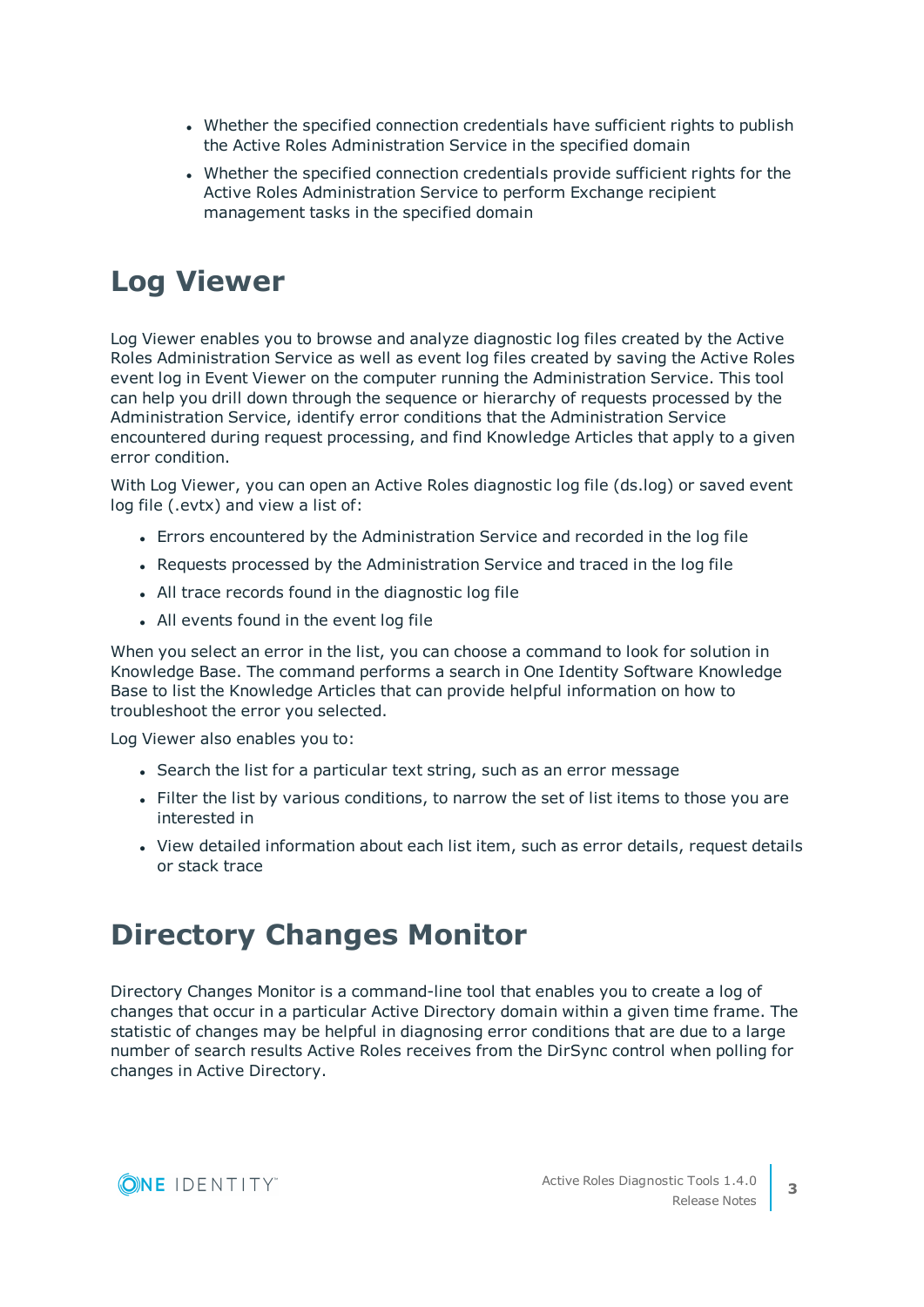The log file created by this tool provides statistic information about the number of detected changes and, for each of the detected changes, includes a record identifying:

- The time that the change occurred
- The changed object
- The type of the change
- The type of the changed object
- The object's attributes that were changed

# **Known issues**

There are no issues known to exist at the time of release.

# **System requirements**

Before installing Active Roles Diagnostic Tools 1.4.0, ensure that your system meets the following minimum hardware and software requirements.

| <b>Requirement</b> | <b>Details</b>                                                                     |
|--------------------|------------------------------------------------------------------------------------|
| Platform           | 1 gigahertz (GHz) or faster 32-bit $(x86)$ or 64-bit $(x64)$<br>processor          |
| Memory             | At least 1 GB of RAM                                                               |
|                    | The amount required depends upon the size of the log file<br>opened by Log Viewer. |
| Hard disk space    | About 10 MB of free disk space.                                                    |
| Operating system   | Any of the following:                                                              |
|                    | • Microsoft Windows 8 or 8.1                                                       |
|                    | • Microsoft Windows 10                                                             |
|                    | • Microsoft Windows Server 2008 R2 Service Pack 1                                  |
|                    | • Microsoft Windows Server 2012 or 2012 R2                                         |
|                    | • Microsoft Windows Server 2016                                                    |
|                    | Microsoft Windows Server 2019                                                      |

#### **Table 1: Active Roles Diagnostic Tools hardware and software requirements**

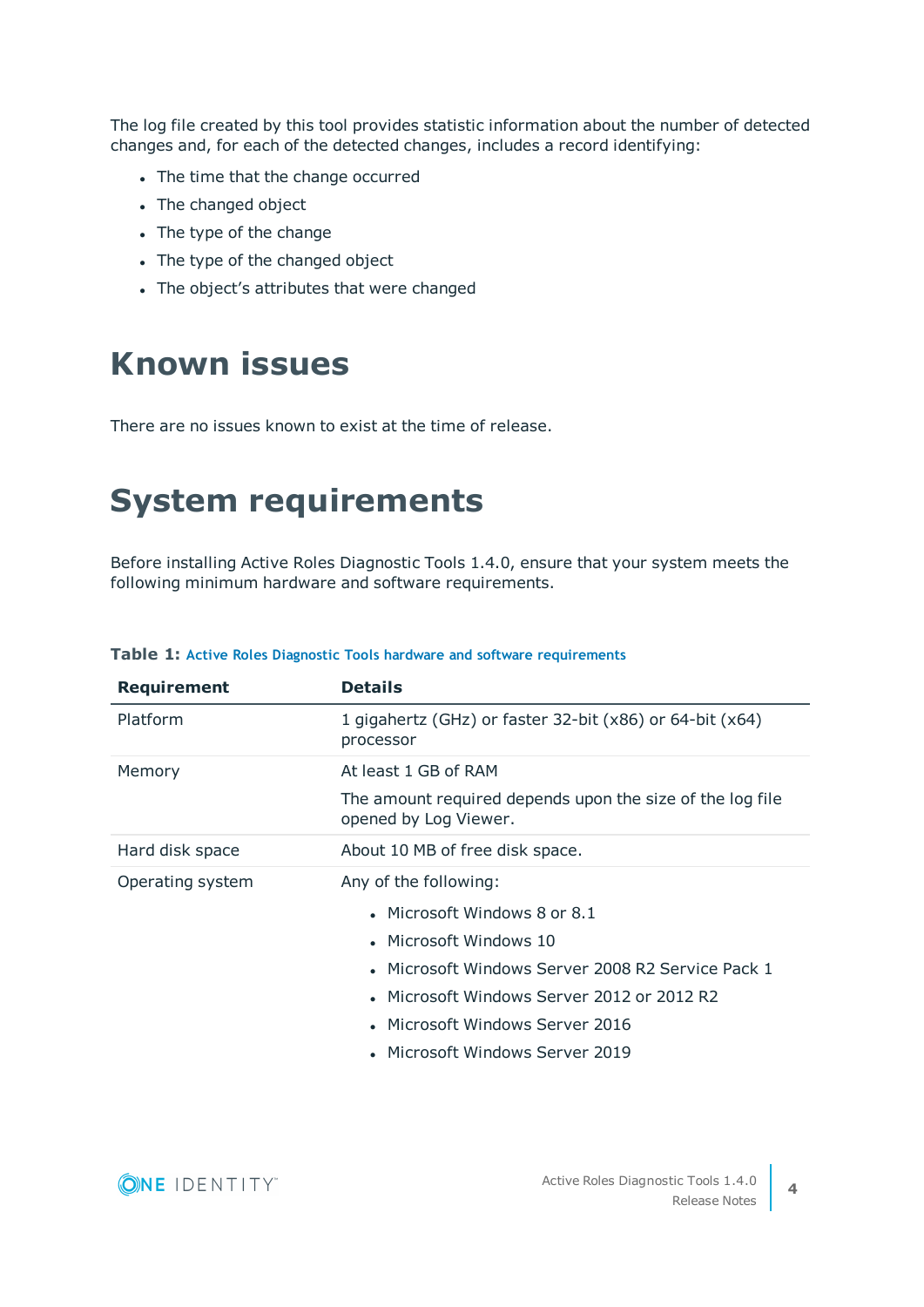| Requirement              | <b>Details</b>                                                                                                                            |
|--------------------------|-------------------------------------------------------------------------------------------------------------------------------------------|
| Microsoft .NET Framework | Log Viewer and Directory Changes Monitor require .NET<br>Framework 4.7.2.                                                                 |
|                          | System Checker requires .NET Framework 4.7.2 or later.                                                                                    |
|                          | For .NET Framework installation instructions, see<br>"Installing the .NET Framework" at<br>http://go.microsoft.com/fwlink/?LinkId=257868. |

# **Product licensing**

Use of this software is governed by the Software Transaction Agreement found at [www.oneidentity.com/legal/sta.aspx](http://www.oneidentity.com/legal/sta.aspx). This software does not require an activation or license key to operate.

# **Getting started with Active Roles Diagnostic Tools 1.4.0**

- **Installation [instructions](#page-4-0)**
- Using System [Checker](#page-4-1)
- **.** Using Log [Viewer](#page-5-0)
- Using [Directory](#page-6-0) Changes Monitor

### <span id="page-4-0"></span>**Installation instructions**

To install Active Roles Diagnostic Tools, run the file **ActiveRolesDiagnosticTools.msi**, and follow the instructions in the Setup wizard.

### <span id="page-4-1"></span>**Using System Checker**

You can start System Checker by running the **Active Roles System Checker** application from the **Start** menu or **Apps** page, depending upon your version of the Windows operating system.

From the System Checker main window, you can perform the following tasks:

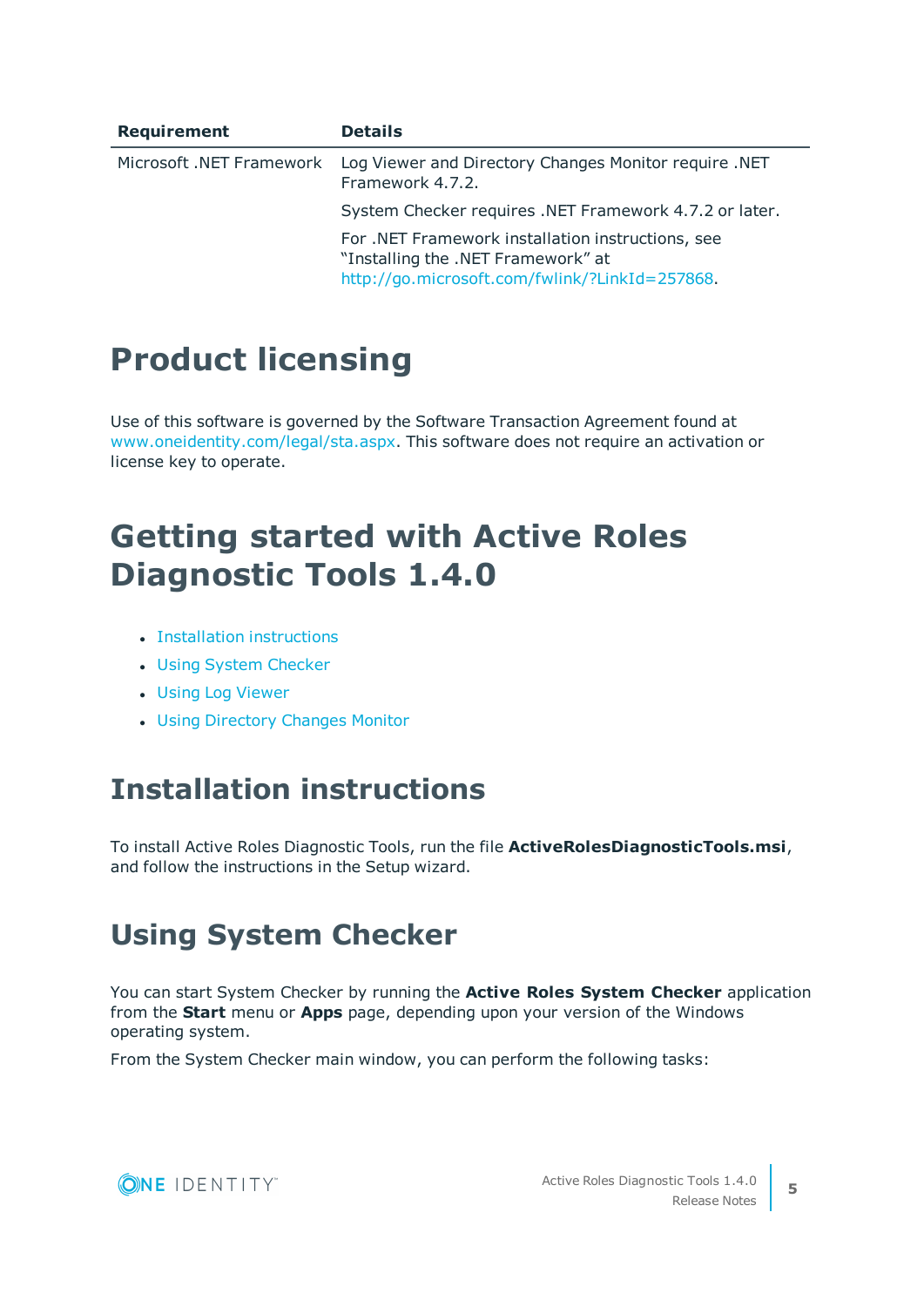- <sup>l</sup> To check your computer, click **System Readiness Checks**, select the Active Roles version 7.0, 7.1, 7.2, 7.3, or 7.4, and select the Active Roles components for which to perform the checks.
- <sup>l</sup> To check a particular SQL Server instance, click **SQL Server Checks** and specify the SQL Server instance to check. You can also specify the authentication method and connection credentials for access to the SQL Server instance.
- To check a particular Active Directory domain or a particular domain controller, click **Active Directory Checks** and specify the name of the domain or the name of the domain controller. You can also specify connection credentials for access to the domain/domain controller.

System Checker creates a report depending upon what you selected to check, and displays the report in the report viewer. Reports are divided into sections each of which represents the results of a single check (for a list of all possible checks, see System [Checker](#page-0-0) earlier in this document). If a given report section includes any error or warning messages, you can view the messages by expanding the section in the report viewer.

The report viewer also allows you to:

- Print the report
- Export the report to an HTML file, so you can open the report in a Web browser
- Save the report to a report file, so you can open the saved report in the report viewer
- **.** To open a saved report, click **Open** in the System Checker main widow and select the report file.
- Rebuild the report, possibly changing the report options

<span id="page-5-0"></span>To rebuild the report, click **Recheck** on the toolbar in the report viewer.

### **Using Log Viewer**

You can start Log Viewer by running the **Active Roles Log Viewer** application from the **Start** menu or **Apps** page, depending upon your version of the Windows operating system.

Once you have started Log Viewer, open your Active Roles diagnostic log file or saved event log file: Click **Open** on the Log Viewer toolbar, and supply the path and name of the log file.

By default, Log Viewer displays a list of errors encountered by the Administration Service and recorded in the log file. You can use Log Viewer to look for information on how to troubleshoot a given error: Right-click the error in the list and then click **Look for solution in Knowledge Base**. Log Viewer performs a search in all the Knowledge Bases to list the Knowledge Articles that apply to the error you selected.

Other tasks you can perform:

• To view a list of requests processed by the Administration Service and traced in the log file, click **Requests** in the **View** area on the Log Viewer toolbar.

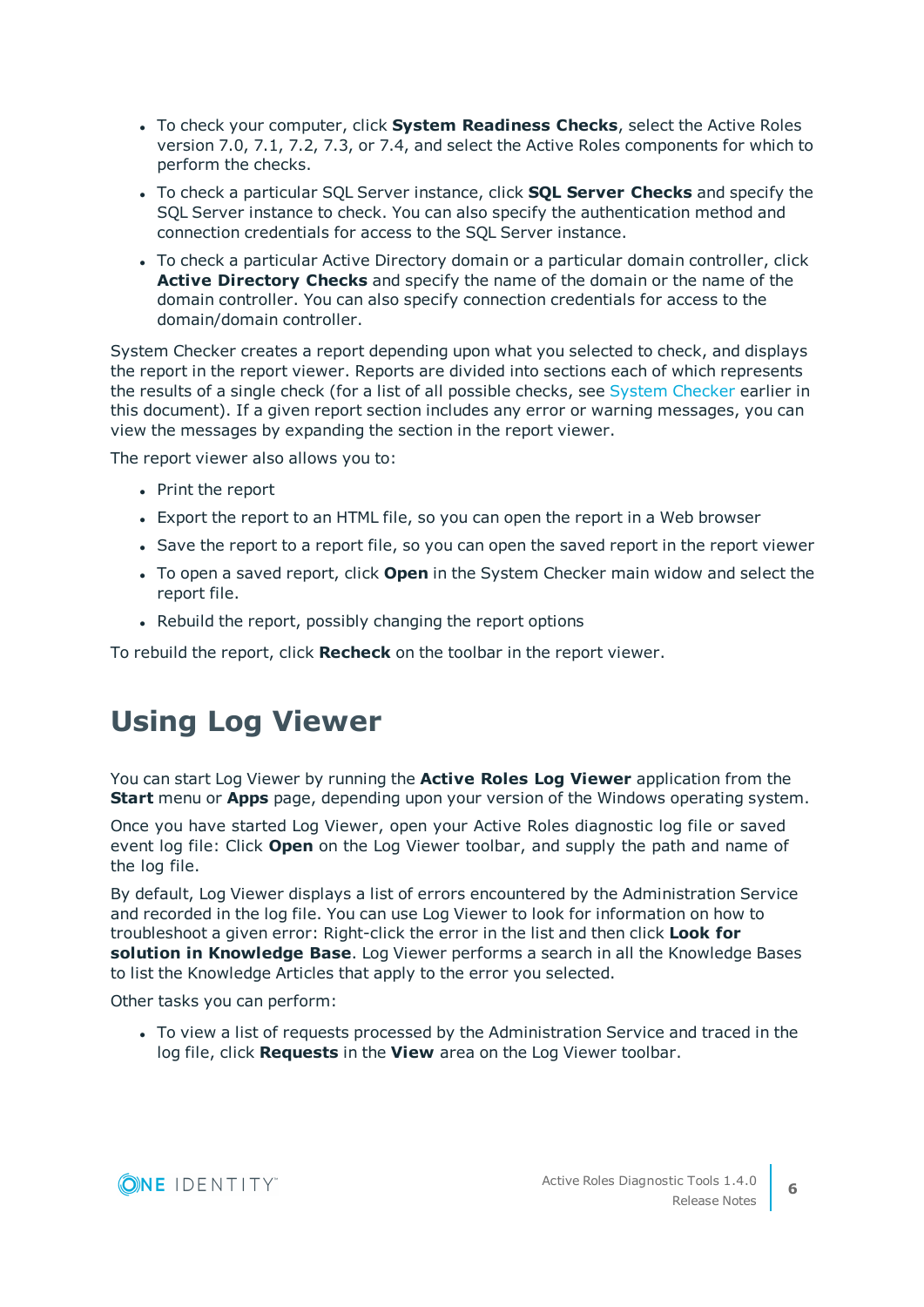- To view all trace records found in the diagnostic log file or all events found in the event log file, click **Raw log records** in the **View** area on the Log Viewer toolbar.
- To search the list for a particular text string, such as an error message, type the text string in the **Search** box on the Log Viewer toolbar and press Enter.
- <sup>l</sup> To narrow the set of list items to those you are interested in, click **Filter** on the Log Viewer toolbar and specify the desired filter conditions.
- To view detailed information about an error, request, trace record or event, rightclick the corresponding list item, and click **Details**.
- To view all trace records that apply to a given request, right-click the corresponding item in the **Requests** list and click **Stack trace**. This task is unavailable in case of an event log file.
- To view the request that caused a given error, right-click the error in the **Errors** list and click **Related request**. This task is unavailable in case of an event log file.
- To view all trace records that apply to the request that caused a given error, rightclick the error in the **Errors** list and click **Stack trace for related request**. This task is unavailable in case of an event log file.

### <span id="page-6-0"></span>**Using Directory Changes Monitor**

Directory Changes Monitor is a command-line tool. To use this tool, run cmd.exe to open a command prompt; then, at the command prompt, switch to the folder containing the file dirchangesmon.exe, and execute that file with the appropriate parameters. For parameter descriptions, type dirchangesmon.exe /?.

The parameter set includes a single required parameter that identifies the domain controller of the Active Directory domain from which you want to get statistic of directory changes. To be able to retrieve information from a given domain, the tool must be run under a domain user account from that domain (or from a trusted domain).

## **Globalization**

This section contains information about installing and operating this product in non-English configurations, such as those needed by customers outside of North America. This section does not replace the materials about supported platforms and configurations found elsewhere in the product documentation.

This release is Unicode-enabled and supports any character set. It supports simultaneous operation with multilingual data. This release is targeted to support operations in the following regions: North America, Western Europe and Latin America, Central and Eastern Europe, Far-East Asia, Japan.

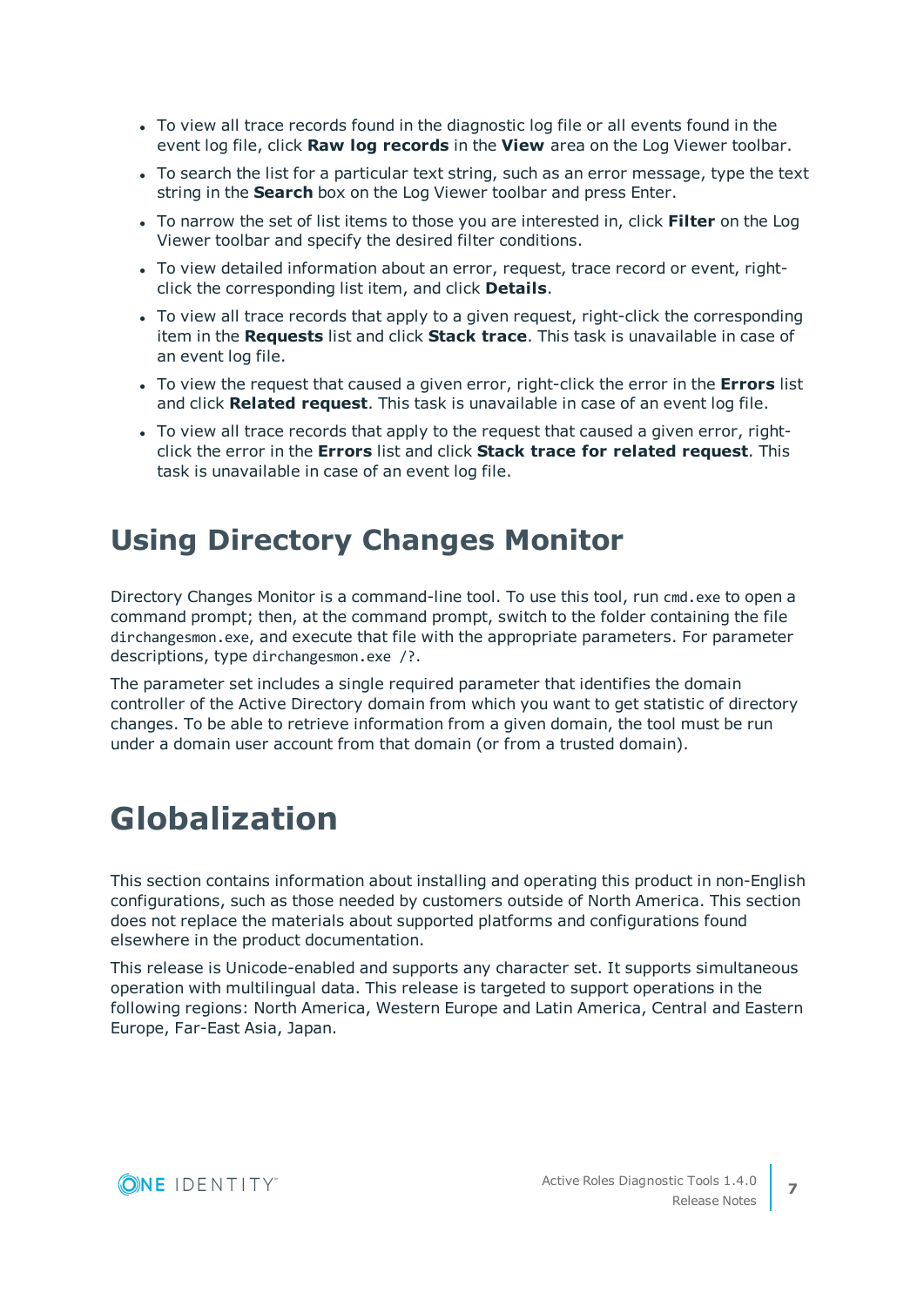## **About us**

One Identity solutions eliminate the complexities and time-consuming processes often required to govern identities, manage privileged accounts and control access. Our solutions enhance business agility while addressing your IAM challenges with on-premises, cloud and hybrid environments.

## **Contacting us**

For sales or other inquiries, visit <https://www.oneidentity.com/company/contact-us.aspx> or call +1-800-306-9329.

#### **Technical support resources**

Technical support is available to One Identity customers with a valid maintenance contract and customers who have trial versions. You can access the Support Portal at [https://support.oneidentity.com/.](https://support.oneidentity.com/)

The Support Portal provides self-help tools you can use to solve problems quickly and independently, 24 hours a day, 365 days a year. The Support Portal enables you to:

- Submit and manage a Service Request
- View Knowledge Base articles
- Sign up for product notifications
- Download software and technical documentation
- View how-to-videos at [www.YouTube.com/OneIdentity](http://www.youtube.com/OneIdentity)
- Engage in community discussions
- Chat with support engineers online
- View services to assist you with your product